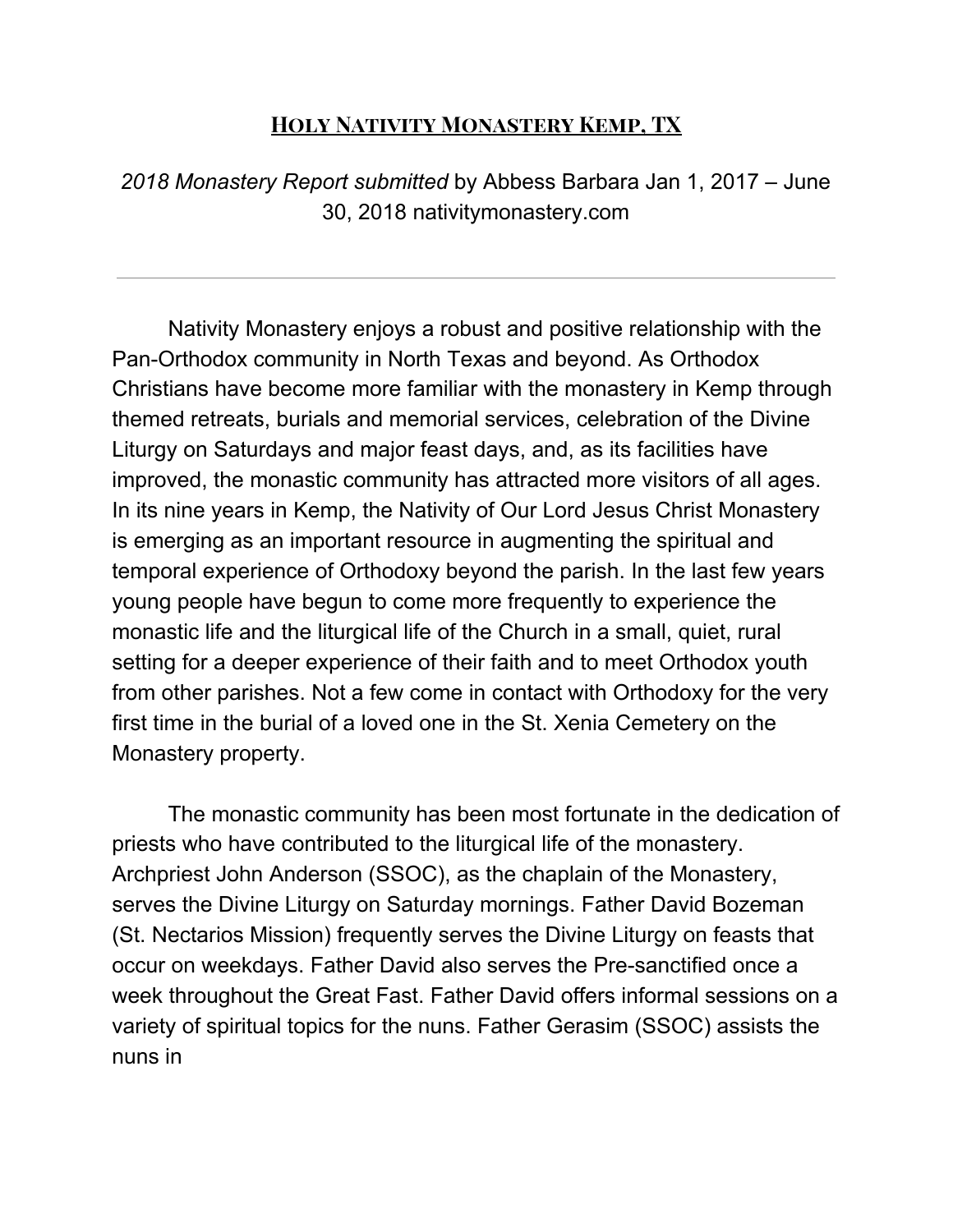their monastic life and advises the community on administrative matters in addition to serving the Divine Liturgy. Priests from other jurisdictions, especially when bringing a group to the monastery, conduct memorial services, Vespers, Akathists, and other prayer services, as well as the Divine Liturgy. Most notable are Archpriest Michael Storozuk (St Paul), Archpriest Seraphim Holland (ROCOR), Archpriest Vasile Tudora (GOA), and Priest Philip LeMasters (AOC). It is rare that a week passes without the celebration of the Divine Liturgy to augment the daily cycle of prayer. On September 16, 2017, Archbishop Alexander elevated Nun Barbara as Abbess of the monastery. Reader John Kohl, frequently assisting Fr John Anderson at the Divine Liturgy, was elevated as Sub-deacon.

A beautiful icon of the Holy Cross, eight feet tall and visible from the road, now welcomes visitors, announcing that this is a place set aside for Christ's work of salvation. Archpriest Theodore Jurewicz (Erie, PA) donated a large icon of the Panagia that hangs in the retreat center. Father Vasile Tudora from the St John the Baptist Church in Euless donated ten other hand-painted matching icons (3'x5'). Two more icons from the same group have been installed in the sanctuary of the Monastery's chapel.

Concrete walkways now link the residence with the retreat center. A new concrete path around the residence facilitates processions. Last year dead trees were removed and live oaks, hollies and crepe myrtles were planted. An irrigation system insures that these additions will survive drought and summer heat. New fencing now surrounds the entire property.

Permanent grave markers have been designed. Families have begun to install these on the graves of their loved ones. Each year the number of burials at St. Xenia cemetery has increased. The Monastery has also invested in burial equipment for lowering coffins.

Peach trees, planted behind the house, are now yielding fruit. Produce from two key-hole gardens supply the kitchen with fresh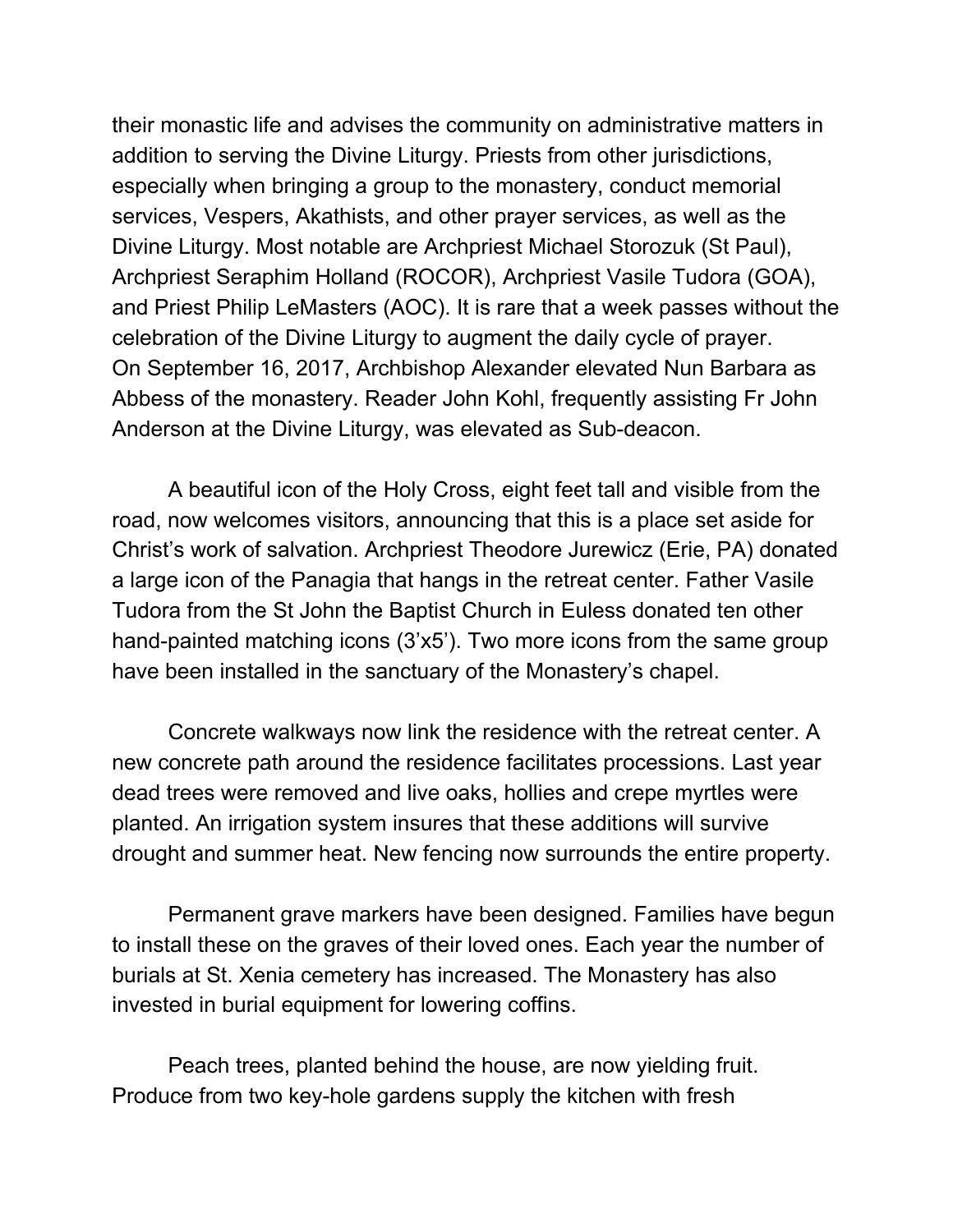vegetables in season. This spring additional space has been dedicated to grow other vegetables and herbs.

The nuns strive to support themselves as much as possible by their own work. While contributions in gratitude for hospitality and prayers provide some income, it is the growth and stability of candle production that provides a source of steady income for the monastery. A consistent clientele of Orthodox parishes from several jurisdictions order beeswax candles and soy votive candles each month. The candle making operation is also of great interest to the younger orthodox visitors.

In June 2018 the Monastery received a group of young women for a retreat to introduce them to the monastic life. Archimandrite Gerasim, Father David Bozeman, Father Vasily Tudora, Presvytera Mirela Tudora, Preoteasa Titiana Popa, and Mrs. Lydia Paraskevas instructed the participants in various aspects of Orthodox life, history and culture. A similar group of young women will return during the first two weeks of June 2018.

On September 30, 2017 Priest Sean Levine spoke on "Marriage, Asceticism and the Journey to Holiness." On November 11 the Monastery directed a retreat for College students and young adults with father David Bozeman speaking "On Delusion." On the patronal feast observed on the Saturday after Nativity, Hiero-deacon Theodore Niklasson gave an address: "Understanding Shame and Guilt and their Influence upon Addictive Behavior." The St. Basil's Children's Choir from Holy Nativity Mission in Shreveport, LA sang at the Divine Liturgy. On March 24, 2018 Presbytera Jennifer Levine led a visited a women's retreat, entitled: "Finding Balance in our Lives." On April 20th another large children's camp assembled, presided over once again by Father Vasile and Presbytera Mirela. The Children's Choir from Shreveport sang at the Liturgy. Sub-deacon Michael Rehmet talked about his journey to the Orthodox Church. Each year Priest Philip LeMasters brings a group of college